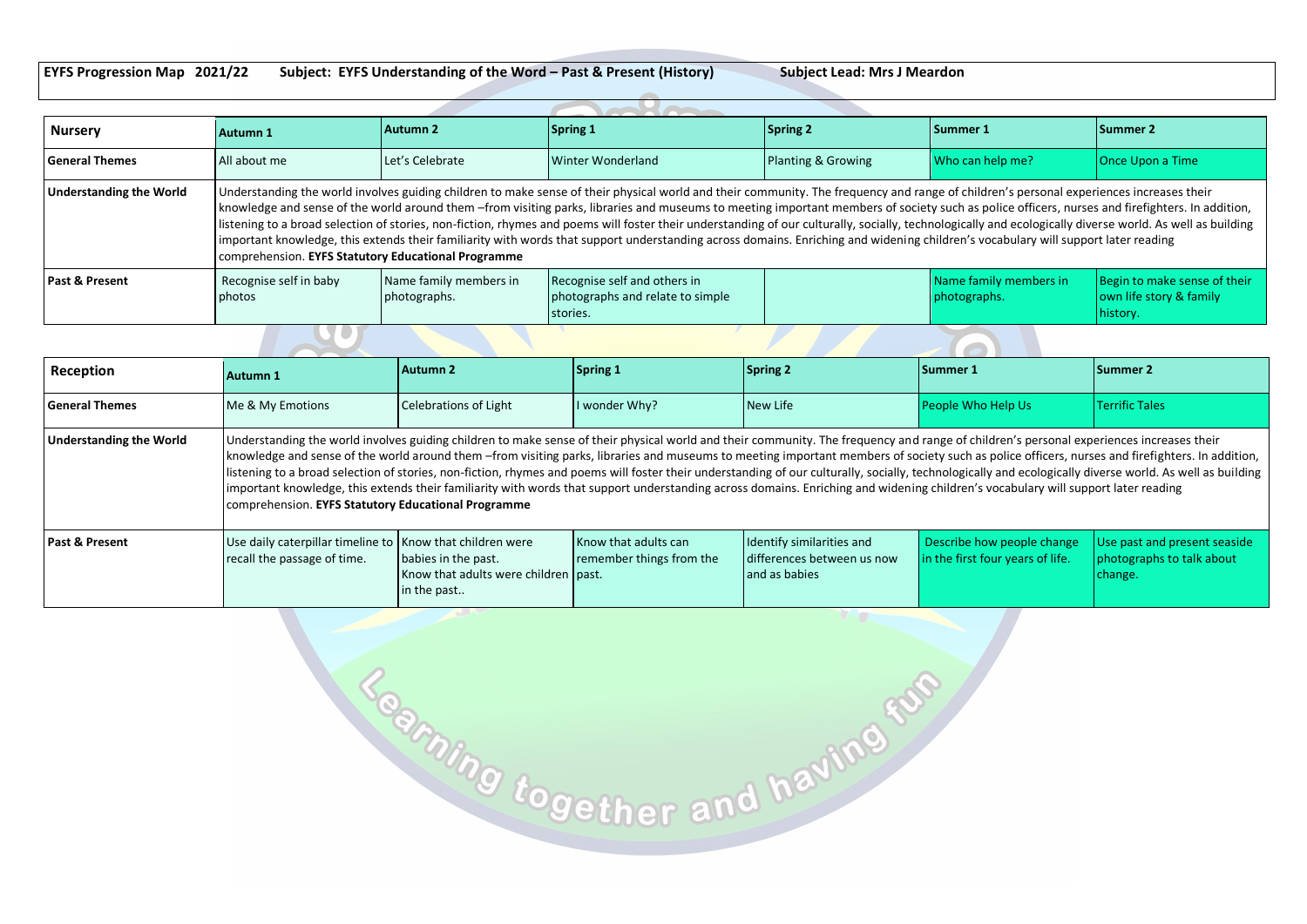Progression Map Subject: History 2021/22 Subject Lead: Julie Meardon

### **Aims**

- know and understand the history of these islands as a coherent, chronological narrative, from the earliest times to the present day: how people's lives have shaped this nation and how Britain has influenced and been influenced by the wider world
- know and understand significant aspects of the history of the wider world: the nature of ancient civilisations; the expansion and dissolution of empires; characteristic features of past non-European societies; achievements and follies of mankind
- gain and deploy a historically grounded understanding of abstract terms such as 'empire', 'civilisation', 'parliament' and 'peasantry'
- understand historical concepts such as continuity and change, cause and consequence, similarity, difference and significance, and use them to make connections, draw contrasts, analyse trends, frame historicallyvalid questions and create their own structured accounts, including written narratives and analyses
- understand the methods of historical enquiry, including how evidence is used rigorously to make historical claims, and discern how and why contrasting arguments and interpretations of the past have been constructed
- gain historical perspective by placing their growing knowledge into different contexts, understanding the connections between local, regional, national and international history; between cultural, economic, military, political, religious and social history; and between short- and long-term timescales.

### **Lives of Significant Individuals**

dle evidence to ask questions and to find tions about the past s like: What was life like or people? What long ago? pictures, stories, on line sources and databases it the past of the different ways the past has been

|                                       | Year<br>Group | <b>Autumn Term</b>                                                                                                                                                                                                                                                                                                                                                    | <b>Spring Term</b>                                                                                                                                                                                                                                                                                                                                              | <b>Summer Term</b>                                                                                                                                     |
|---------------------------------------|---------------|-----------------------------------------------------------------------------------------------------------------------------------------------------------------------------------------------------------------------------------------------------------------------------------------------------------------------------------------------------------------------|-----------------------------------------------------------------------------------------------------------------------------------------------------------------------------------------------------------------------------------------------------------------------------------------------------------------------------------------------------------------|--------------------------------------------------------------------------------------------------------------------------------------------------------|
| Knowledge<br>(Breadth)                |               | Significant historical event in the locality<br><b>Great Fire of Newcastle</b>                                                                                                                                                                                                                                                                                        | Changes beyond living memory<br>Personal history, timeline of their lives                                                                                                                                                                                                                                                                                       | <b>Lives of Significant</b><br>Mary Seacole                                                                                                            |
| Investigate and<br>Interpret the Past |               | Observe or handle evidence to ask<br>questions and to find answers to questions<br>about the past<br>To ask questions like: What was life like<br>or people? What happened? How long ago?<br>Use artefacts, pictures, stories, on line<br>sources and databases to find out about<br>the past<br>Identify some of the different ways the<br>past has been represented | Observe or handle evidence to ask questions and to find<br>answers to questions about the past<br>To ask questions like: What was life like or people?<br>What happened? How long ago?<br>Use artefacts, pictures, stories, on line sources and<br>databases to find out about the past<br>Identify some of the different ways the past has been<br>represented | Observe or hand<br>answers to quest<br>To ask questions<br>happened? How I<br>Use artefacts, p<br>to find out about<br>Identify some of<br>represented |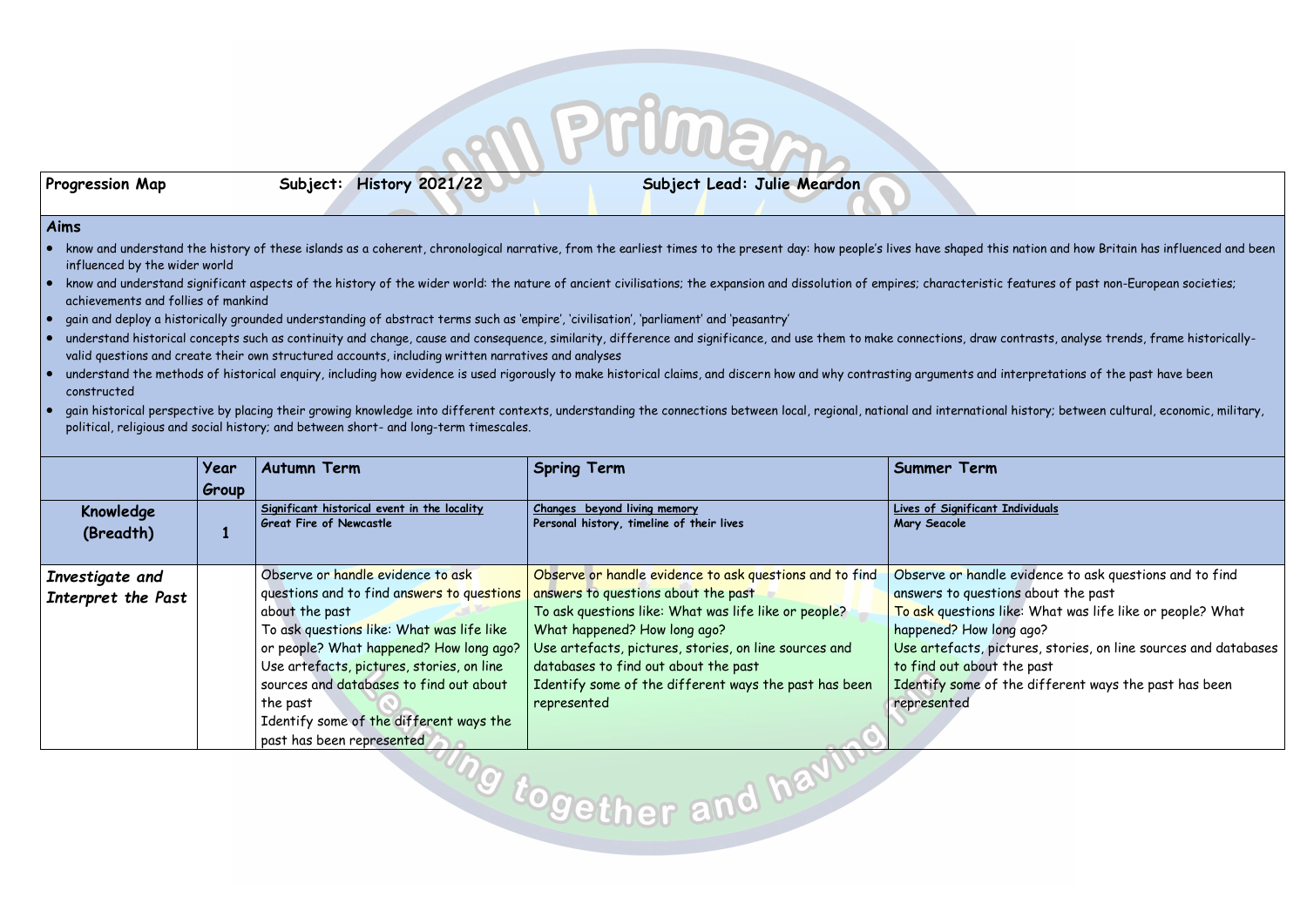| <b>Build an Overview</b><br>of World History<br>Understand | Describe historical events<br>Describe significant people from the past<br>Recognise that there are reasons why<br>people in the past acted as they did<br>Place events and artefacts in order, on a                                                                                                                   | Describe historical events<br>Describe significant people from the past<br>Recognise that there are reasons why people in the past<br>acted as they did<br>Place events and artefacts in order, on a time line | Place events and                                                           |
|------------------------------------------------------------|------------------------------------------------------------------------------------------------------------------------------------------------------------------------------------------------------------------------------------------------------------------------------------------------------------------------|----------------------------------------------------------------------------------------------------------------------------------------------------------------------------------------------------------------|----------------------------------------------------------------------------|
| Chronology                                                 | time line<br>Label time lines with words and phrases<br>such as , past present, older and newer<br>Use dates where appropriate                                                                                                                                                                                         | Label time lines with words and phrases such as, past<br>present, older and newer<br>Recount changes that have occurred in their own lives<br>Use dates where appropriate                                      | Label time lines<br>present, older a<br>Recount change:<br>Use dates where |
| Communicate<br><b>Historically</b>                         | Use words and phrases such as :long age,<br>recently, when my parents were<br>children, years, decades, and centuries<br>to describe the passing of time.<br>Show an understanding of the concept of<br>nation and a nations history<br>Show an understanding of the concept of<br>civilisation, monarchy, parliament. | Use words and phrases such as : long age, recently,<br>when my parents were children, years, decades, and<br>centuries to describe the passing of time.<br><b>Parting dogether and having</b>                  | Use words and p<br>were children,<br>the passing of t                      |

d artefacts in order, on a time line with words and phrases such as , past and newer es that have occurred in their own lives

<mark>re appropriate</mark>

phrases such as **:long age,, when my parents** years, decades, and centuries to describe time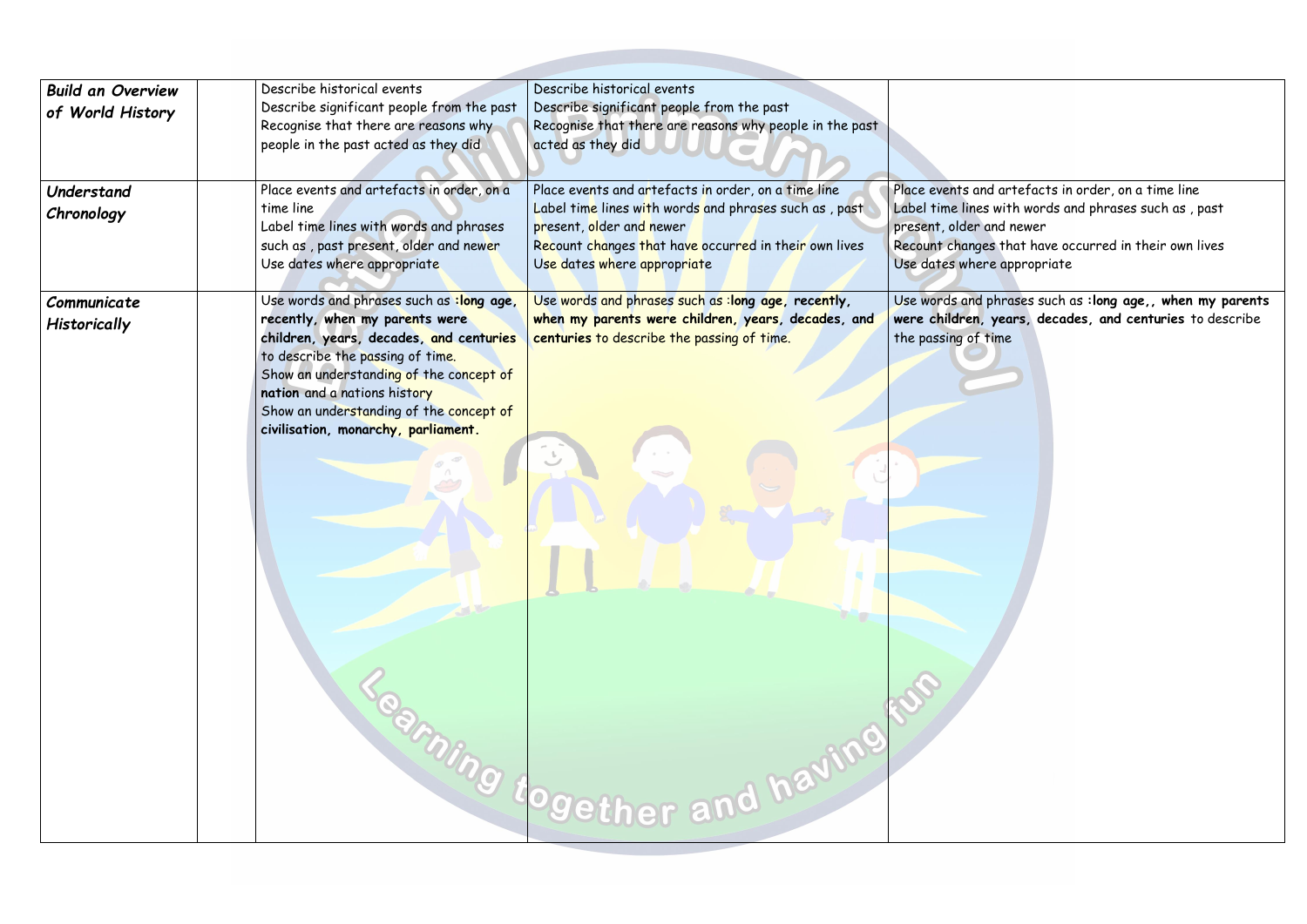- know and understand the history of these islands as a coherent, chronological narrative, from the earliest times to the present day: how people's lives have shaped this nation and how Britain has influenced and been influenced by the wider world
- know and understand significant aspects of the history of the wider world: the nature of ancient civilisations; the expansion and dissolution of empires; characteristic features of past non-European societies; achievements and follies of mankind
- gain and deploy a historically grounded understanding of abstract terms such as 'empire', 'civilisation', 'parliament' and 'peasantry'
- understand historical concepts such as continuity and change, cause and consequence, similarity, difference and significance, and use them to make connections, draw contrasts, analyse trends, frame historicallyvalid questions and create their own structured accounts, including written narratives and analyses
- understand the methods of historical enquiry, including how evidence is used rigorously to make historical claims, and discern how and why contrasting arguments and interpretations of the past have been constructed
- gain historical perspective by placing their growing knowledge into different contexts, understanding the connections between local, regional, national and international history; between cultural, economic, military, political, religious and social history; and between short- and long-term timescales.

|                                              | Year<br>Group  | <b>Autumn Term</b>                                                                                                                                                                                                                                                                                                                                              | <b>Spring Term</b>                                                                                                                                                                                                                                                                                                                                              | <b>Summer Term</b>                                                                                                                                |
|----------------------------------------------|----------------|-----------------------------------------------------------------------------------------------------------------------------------------------------------------------------------------------------------------------------------------------------------------------------------------------------------------------------------------------------------------|-----------------------------------------------------------------------------------------------------------------------------------------------------------------------------------------------------------------------------------------------------------------------------------------------------------------------------------------------------------------|---------------------------------------------------------------------------------------------------------------------------------------------------|
| Knowledge<br>(Breadth)                       | $\overline{2}$ | Key events in the past<br>The Gunpowder Plot<br>(Festival: Bonfire Night)                                                                                                                                                                                                                                                                                       | Significant historical events, people and places in their locality<br>George Stephenson                                                                                                                                                                                                                                                                         | Changes beyond livi<br>A Day in the Life                                                                                                          |
| Investigate and<br>Interpret the Past        |                | Observe or handle evidence to ask questions and<br>to find answers to questions about the past<br>To ask questions like: What was life like or<br>people? What happened? How long ago?<br>Use artefacts, pictures, stories, on line sources<br>and databases to find out about the past<br>Identify some of the different ways the past has<br>been represented | Observe or handle evidence to ask questions and to find answers to<br>questions about the past<br>To ask questions like: What was life like or people? What<br>happened? How long ago?<br>Use artefacts, pictures, stories, on line sources and databases to<br>find out about the past<br>Identify some of the different ways the past has been<br>represented | Observe or handle e<br>questions about the<br>To ask questions like<br>long ago?<br>Use artefacts, pictu<br>about the past<br>Identify some of th |
| <b>Build an Overview</b><br>of World History |                | Describe historical events<br>Describe significant people from the past<br>Recognise that there are reasons why people in<br>the past acted as they did                                                                                                                                                                                                         | Describe significant people from the past<br>Recognise that there are reasons why people in the past acted as<br>they did                                                                                                                                                                                                                                       | Describe historical<br>Describe significant<br>Recognise that ther                                                                                |
| Understand<br>Chronology                     |                | Place events and artefacts in order, on a time line<br>Label time lines with words and phrases such as,<br>past present, older and newer<br>Use dates where appropriate                                                                                                                                                                                         | Place events and artefacts in order, on a time line<br>Label time lines with words and phrases such as, past present,<br>older and newer<br>Use dates where appropriate                                                                                                                                                                                         | Place events and art<br>Label time lines with<br>newer<br>Use dates where app                                                                     |
| Communicate<br>Historically                  |                | Use words and phrases such as : long age,<br>recently, when my parents were children,<br>years, decades, and centuries to describe the<br>passing of time.<br>Show an understanding of the concept of nation<br>and the nation's history                                                                                                                        | Use words and phrases such as : long age, recently, when my<br>parents were children, years, decades, and centuries to<br>describe the passing of time.<br>Show an understanding of the concept of civilisation, monarchy,<br>parliament<br>Ogether and ha                                                                                                      | Use words and phras<br>were children, year<br>time.                                                                                               |

**Ving memory** 

evidence to ask questions and to find answers to le past

ike: What was life like or people? What happened? How

tures, stories, on line sources and databases to find out

the different ways the past has been represented

I events nt people from the past ere are reasons why people in the past acted as they did

rtefacts in order, on a time line ith words and phrases such as , past present ,older and

appropriate

rases such as **:long age, recently, when my parents** ears, decades, and centuries to describe the passing of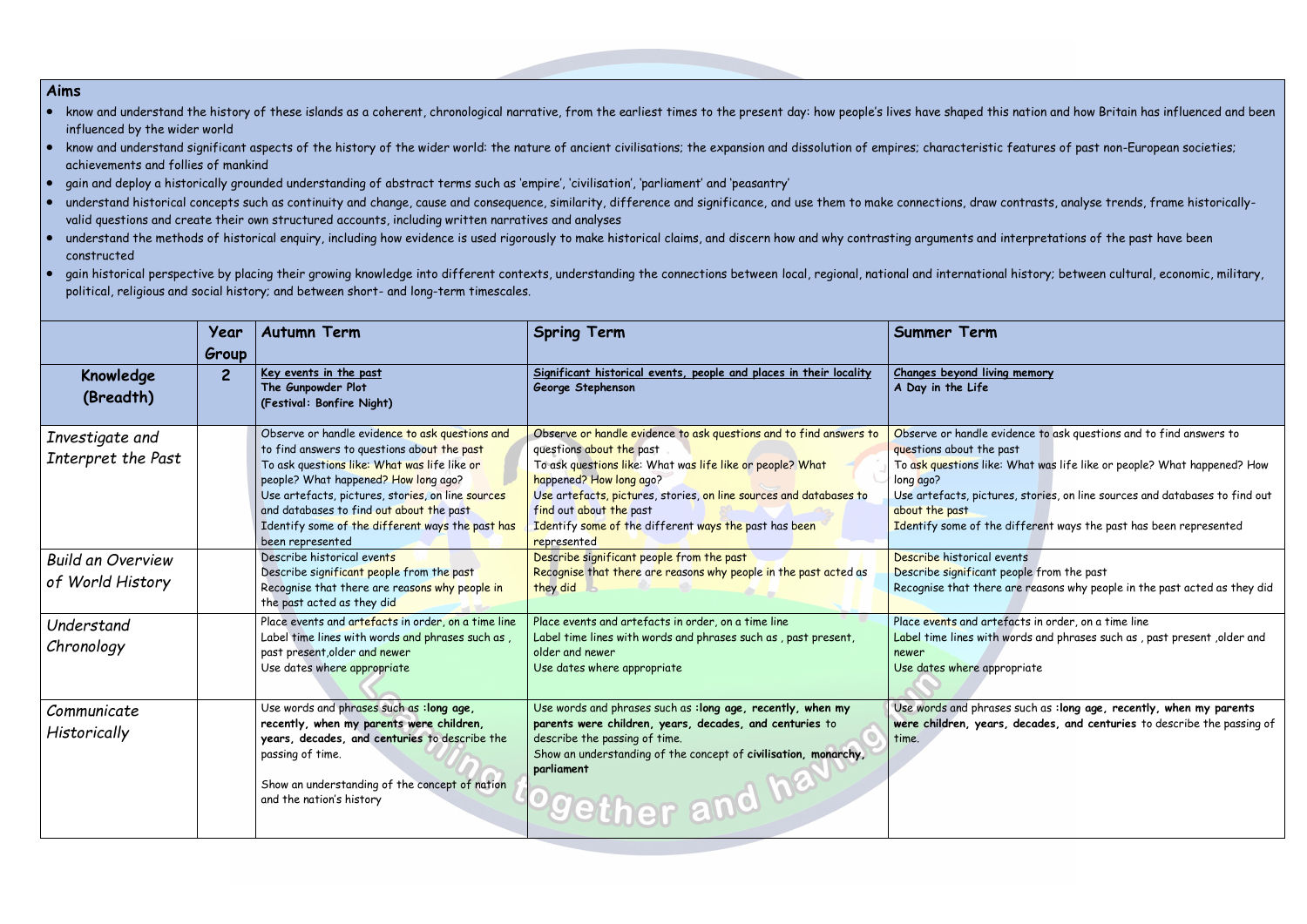- know and understand the history of these islands as a coherent, chronological narrative, from the earliest times to the present day: how people's lives have shaped this nation and how Britain has influenced and been influenced by the wider world
- know and understand significant aspects of the history of the wider world: the nature of ancient civilisations; the expansion and dissolution of empires; characteristic features of past non-European societies; achievements and follies of mankind
- gain and deploy a historically grounded understanding of abstract terms such as 'empire', 'civilisation', 'parliament' and 'peasantry'
- understand historical concepts such as continuity and change, cause and consequence, similarity, difference and significance, and use them to make connections, draw contrasts, analyse trends, frame historically-valid questions and create their own structured accounts, including written narratives and analyses
- understand the methods of historical enquiry, including how evidence is used rigorously to make historical claims, and discern how and why contrasting arguments and interpretations of the past have been constructed
- gain historical perspective by placing their growing knowledge into different contexts, understanding the connections between local, regional, national and international history; between cultural, economic, military, political, religious and social history; and between short- and long-term timescales.

### **The Roman Empire and its impact on Britain**

k questions and find answers to questions about the

ources of evidence for historical enquiries

gust more of evidence for historical enquiry in order to te understanding of history

t accounts of a historical event, explaining some reasons nay differ

he causes and consequences of some of the main events tory

iew of life in Britain

al, ethnic, cultural or religious diversity of past society acteristic features of the past including ideas , beliefs, eriences of men, women and children

facts and historical figures on a time line using dates oncept of change over time, representing this, along with eline

ms to describe events

|                                              | Year<br>Group | <b>Autumn Term</b>                                                                                                                                                                                                                                                              | <b>Spring Term</b>                                                                                                                                                                                                                                                        | <b>Summer Term</b>                                                                                                                                                                            |
|----------------------------------------------|---------------|---------------------------------------------------------------------------------------------------------------------------------------------------------------------------------------------------------------------------------------------------------------------------------|---------------------------------------------------------------------------------------------------------------------------------------------------------------------------------------------------------------------------------------------------------------------------|-----------------------------------------------------------------------------------------------------------------------------------------------------------------------------------------------|
| Knowledge<br>(Breadth)                       | 3             | Changes in Britain from Iron age to Stone age                                                                                                                                                                                                                                   | The achievements of early civilisations<br><b>Ancient Egypt</b>                                                                                                                                                                                                           | The Roman Empire                                                                                                                                                                              |
| Investigate and<br>Interpret the Past        |               | Use evidence to ask questions and find answers to<br>questions about the past<br>Suggest suitable sources of evidence for<br>historical enquiries<br>Use more than one source of evidence for<br>historical enquiry in order to gaina more accurate<br>understanding of history | Use evidence to ask questions and find answers to questions about<br>the past<br>Suggest suitable sources of evidence for historical enquiries<br>Use more than one source of evidence for historical enquiry in<br>order to gaina more accurate understanding of history | Use evidence to ask<br>past<br>Suggest suitable sou<br>Use more than one s<br>gaina more accurate<br>Describe different<br>why the accounts mo<br>Suggest some of the<br>and changes in histo |
| <b>Build an Overview</b><br>of World History |               | Give a broad overview of life in Britain<br>Describe the social, ethnic, cultural or religious<br>diversity of past society<br>Describe the characteristic features of the past<br>including ideas, beliefs, attitudes and experiences<br>of men, women and children            | Describe the social, ethnic, cultural or religious diversity of past<br>society<br>Describe the characteristic features of the past including ideas,<br>beliefs, attitudes and experiences of men, women and children                                                     | Give a broad overvie<br>Describe the social,<br>Describe the charac<br>attitudes and exper                                                                                                    |
| Understand<br>Chronology                     |               | Place events, artefacts and historical figures on a<br>time line using dates<br>Understand the concept of change over time,<br>representing this, along with evidence on a<br>timeline<br>Use dates and terms to describe events                                                | Place events, artefacts and historical figures on a time line using<br>dates<br>Understand the concept of change over time, representing this,<br>along with evidence on a timeline<br>Use dates and terms to describe events                                             | Place events, artefa<br>Understand the cone<br>evidence on a timelin<br>Use dates and term:                                                                                                   |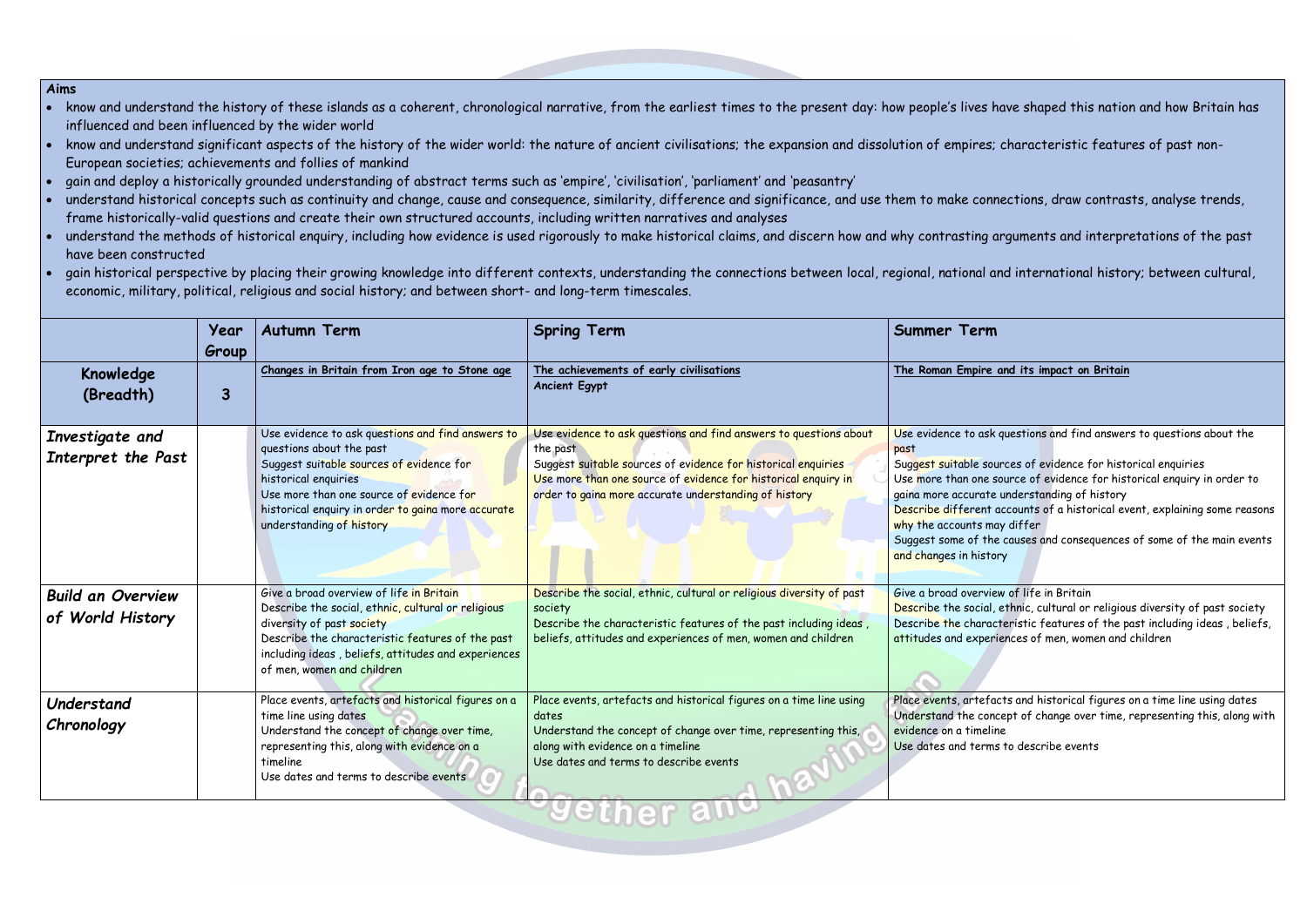| Communicate  | Use appropriate historical vocabulary to | Use appropriate historical vocabulary to communicate   | Use appropriate   |
|--------------|------------------------------------------|--------------------------------------------------------|-------------------|
| Historically | communicate                              | Dates                                                  | Dates             |
|              | Dates                                    | Time period                                            | Time period       |
|              | Time period                              | Use literacy, numeracy and computing skills to a good  | Use literacy, num |
|              | Use literacy, numeracy and computing     | standard in order to communicate information about the | in order to comm  |
|              | skills to a good standard in order to    | past.                                                  |                   |
|              | communicate information about the past.  |                                                        |                   |
|              |                                          |                                                        |                   |
|              | Seaming toger                            | <b>End having for</b>                                  |                   |

# historical vocabulary to communicate

Use literacy, numeracy and computing skills to a good standard in order to communicate information about the past.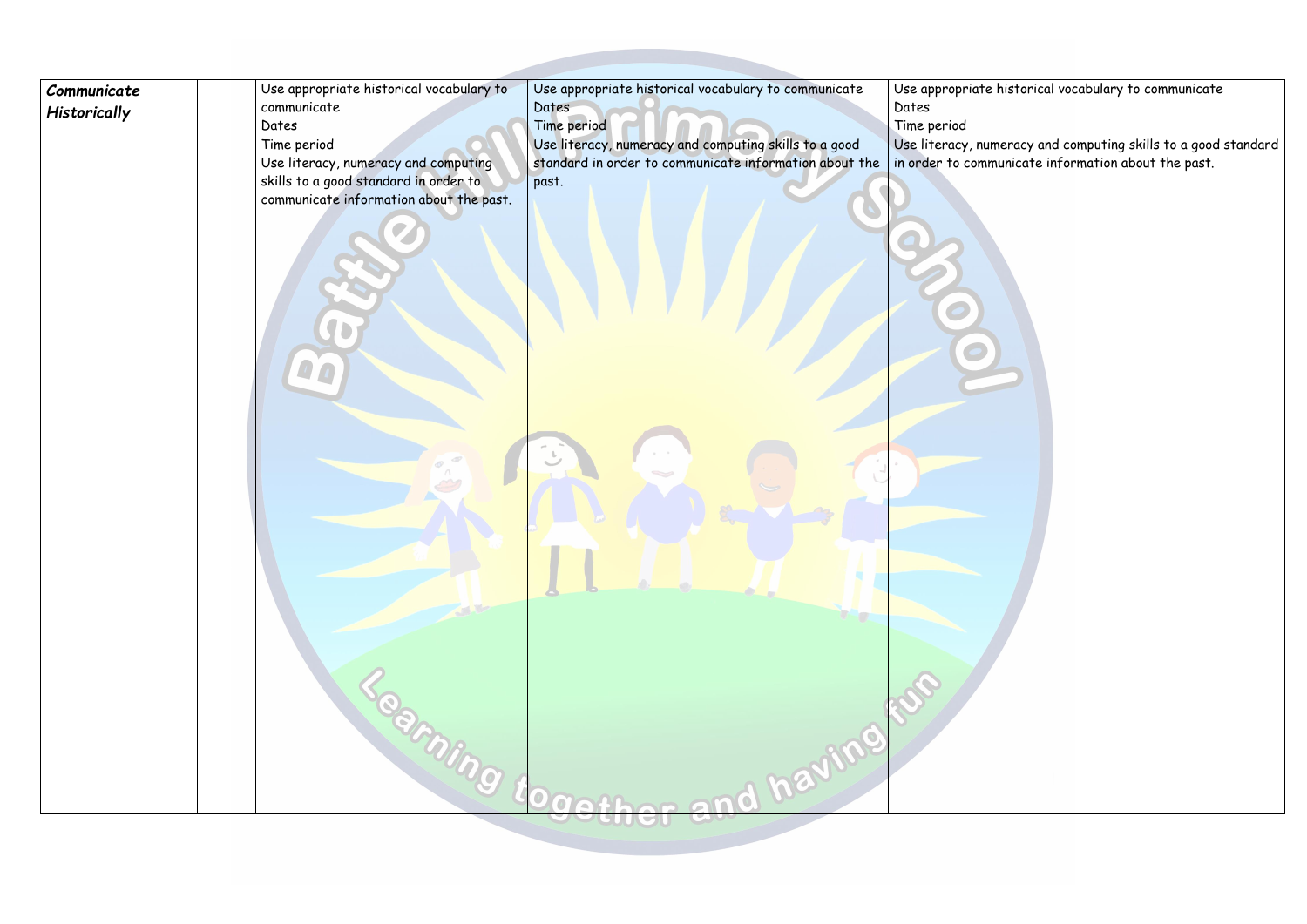- know and understand the history of these islands as a coherent, chronological narrative, from the earliest times to the present day: how people's lives have shaped this nation and how Britain has influenced and been influenced by the wider world
- know and understand significant aspects of the history of the wider world: the nature of ancient civilisations; the expansion and dissolution of empires; characteristic features of past non-European societies; achievements and follies of mankind
- gain and deploy a historically grounded understanding of abstract terms such as 'empire', 'civilisation', 'parliament' and 'peasantry'
- understand historical concepts such as continuity and change, cause and consequence, similarity, difference and significance, and use them to make connections, draw contrasts, analyse trends, frame historicallyvalid questions and create their own structured accounts, including written narratives and analyses
- understand the methods of historical enquiry, including how evidence is used rigorously to make historical claims, and discern how and why contrasting arguments and interpretations of the past have been constructed
- gain historical perspective by placing their growing knowledge into different contexts, understanding the connections between local, regional, national and international history; between cultural, economic, military, political, religious and social history; and between short- and long-term timescales.

**Britain's settlement by Anglo-Saxons and Scots The Viking and Anglo-Saxon struggle for the Kingdom of England to the Confessor** 

ask questions and find answers to questions

e sources of evidence for historical enquiries one source of evidence for historical enquiry in more accurate understanding of history ent accounts of a historical event, explaining hy the accounts may differ

of the causes and consequences of some of the changes in history

erview of life in Britain ocial, ethnic, cultural or religious diversity of

naracteristic features of the past including attitudes and experiences of men, women and

|                                              | Year<br>Group | <b>Autumn Term</b>                                                                                                                                                                                                                                                                                                                                                                                                                                                                                      | <b>Spring Term</b>                                                                                                                                                                                                                                                               | Summer term                                                                                                                                                                |
|----------------------------------------------|---------------|---------------------------------------------------------------------------------------------------------------------------------------------------------------------------------------------------------------------------------------------------------------------------------------------------------------------------------------------------------------------------------------------------------------------------------------------------------------------------------------------------------|----------------------------------------------------------------------------------------------------------------------------------------------------------------------------------------------------------------------------------------------------------------------------------|----------------------------------------------------------------------------------------------------------------------------------------------------------------------------|
| Knowledge<br>(Breadth)                       | 4             | A study of a theme in British History<br>WW1                                                                                                                                                                                                                                                                                                                                                                                                                                                            | Britain's settlement by Anglo-Saxons and Scots                                                                                                                                                                                                                                   | The Viking and Ang<br>the time of Edward                                                                                                                                   |
| Investigate and<br>Interpret the Past        |               | Use evidence to ask questions and find<br>answers to questions about the past<br>Suggest suitable sources of evidence for<br>historical enquiries<br>Use more than one source of evidence for<br>historical enquiry in order to gain a more<br>accurate understanding of history<br>Describe different accounts of a<br>historical event, explaining some reasons<br>why the accounts may differ<br>Suggest some of the causes and<br>consequences of some of the main events<br>and changes in history | Use evidence to ask questions and find answers to<br>questions about the past<br>Suggest suitable sources of evidence for historical<br>enquiries<br>Use more than one source of evidence for historical<br>enquiry in order to gain a more accurate understanding<br>of history | Use evidence to<br>about the past<br>Suggest suitable<br>Use more than o<br>order to gain a n<br>Describe differe<br>some reasons wh<br>Suggest some of<br>main events and |
| <b>Build an Overview</b><br>of World History |               | Give a broad overview of life in Britain<br>Describe the characteristic features of<br>the past including ideas, beliefs,<br>attitudes and experiences of men, women<br>and children                                                                                                                                                                                                                                                                                                                    | Give a broad overview of life in Britain<br>Describe the social, ethnic, cultural or religious<br>diversity of past society<br>Describe the characteristic features of the past<br>including ideas, beliefs, attitudes and experiences of<br>men, women and children             | Give a broad ove<br>Describe the sor<br>past society<br>Describe the ch<br>ideas, beliefs, a<br>children                                                                   |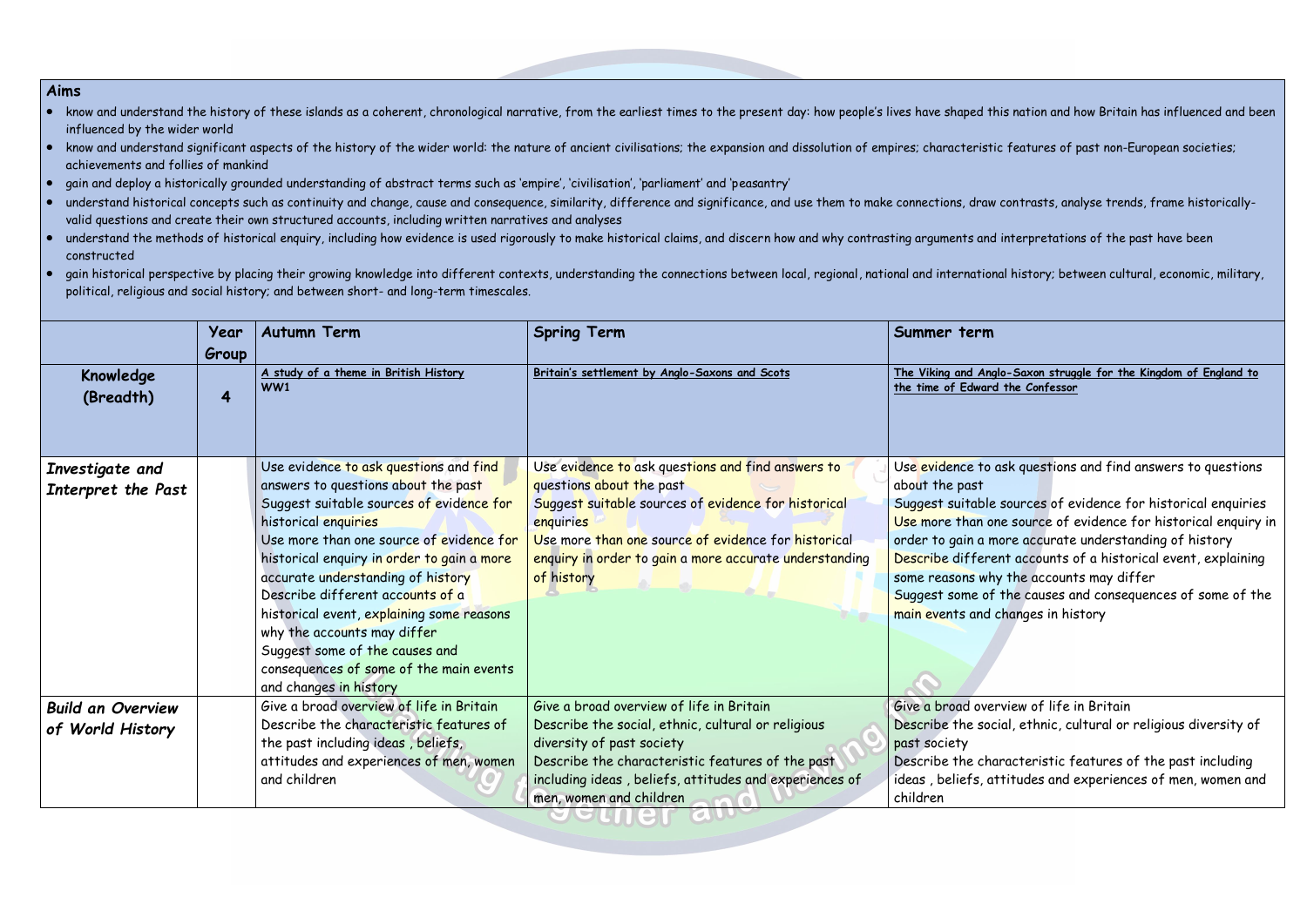| Understand<br>Chronology    | Place events, artefacts and historical<br>figures on a time line using dates<br>Use dates and terms to describe events                                                                                                                    | Use dates and terms to describe events                                                                                                                                                                                                                                             | Use dates and to                                                                                                |
|-----------------------------|-------------------------------------------------------------------------------------------------------------------------------------------------------------------------------------------------------------------------------------------|------------------------------------------------------------------------------------------------------------------------------------------------------------------------------------------------------------------------------------------------------------------------------------|-----------------------------------------------------------------------------------------------------------------|
| Communicate<br>Historically | Use appropriate historical vocabulary to<br>communicate<br>Dates<br>Time period<br>Era<br>Change<br>Chronology<br>Use literacy, numeracy and computing<br>skills to a good standard in order to<br>communicate information about the past | Use appropriate historical vocabulary to communicate<br><b>Dates</b><br>Time period<br>Era<br>Change<br>Chronology<br>Use literacy, numeracy and computing skills to a good<br>standard in order to communicate information about the<br>past<br><b>Reming together and having</b> | Use appropriate<br>Dates<br>Time period<br>Era<br>Change<br>Chronology<br>Use literacy, nur<br>in order to comn |
|                             |                                                                                                                                                                                                                                           |                                                                                                                                                                                                                                                                                    |                                                                                                                 |

terms to describe events

thistorical vocabulary to communicate

Use literacy, numeracy and computing skills to a good standard in order to communicate information about the past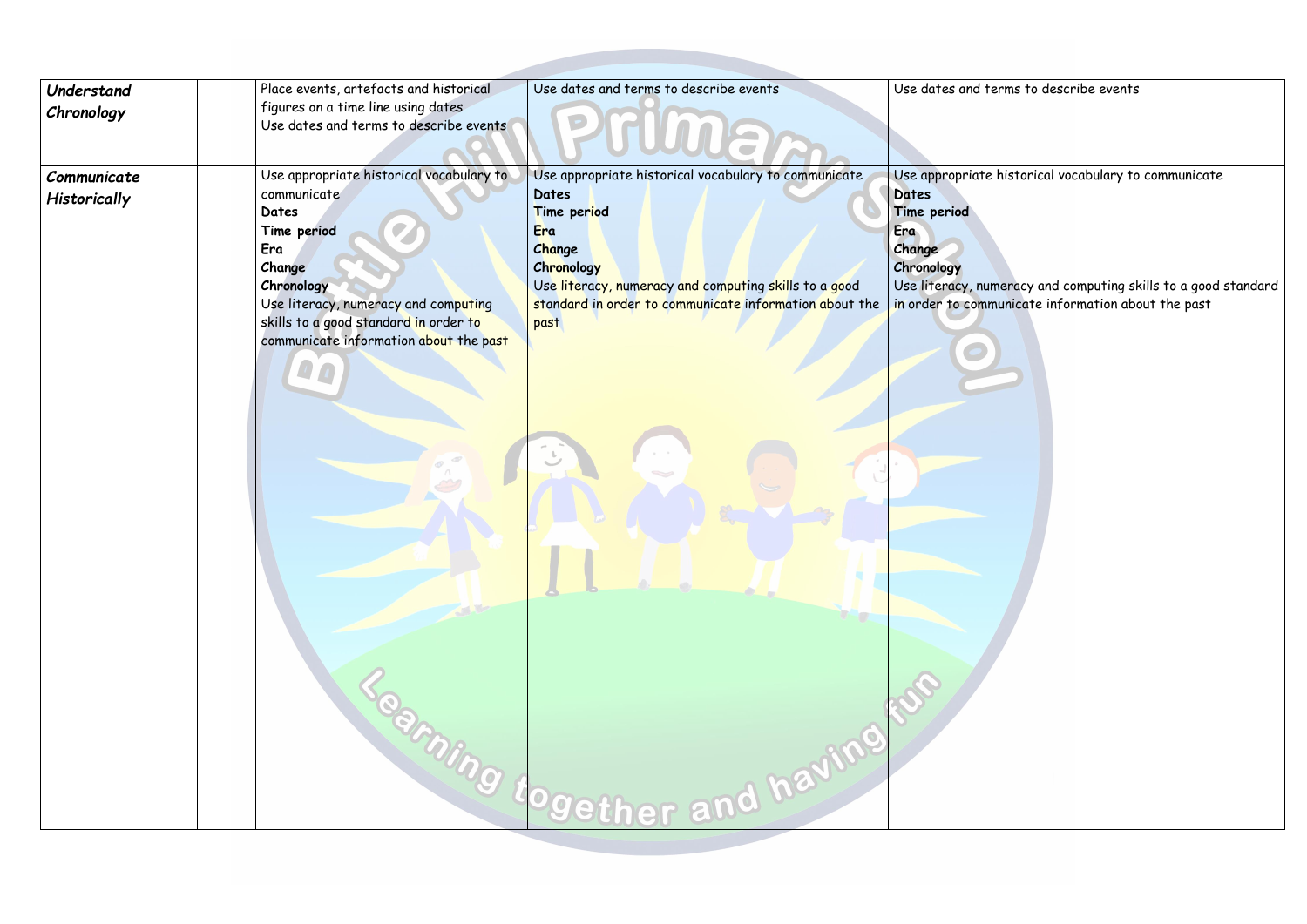- know and understand the history of these islands as a coherent, chronological narrative, from the earliest times to the present day: how people's lives have shaped this nation and how Britain has influenced and been influenced by the wider world
- know and understand significant aspects of the history of the wider world: the nature of ancient civilisations; the expansion and dissolution of empires; characteristic features of past non-European societies; achievements and follies of mankind
- gain and deploy a historically grounded understanding of abstract terms such as 'empire', 'civilisation', 'parliament' and 'peasantry'
- understand historical concepts such as continuity and change, cause and consequence, similarity, difference and significance, and use them to make connections, draw contrasts, analyse trends, frame historicallyvalid questions and create their own structured accounts, including written narratives and analyses
- understand the methods of historical enquiry, including how evidence is used rigorously to make historical claims, and discern how and why contrasting arguments and interpretations of the past have been constructed
- gain historical perspective by placing their growing knowledge into different contexts, understanding the connections between local, regional, national and international history; between cultural, economic, military, political, religious and social history; and between short- and long-term timescales.

#### **A non European society that contrasts with British history Mayan Civilisation c. 900**

vidence to deduce information about the past sources of evidence, giving reasons for choice no single source of evidence gives the full answer ut the past

ial, ethnic cultural or religious diversity of past

aracteristic features of the past, including ideas and experiences of men, women and children

in changes in a period of history(including terms such as **social, religious, political, technological and cultural)** erms accurately in describing events

|                                              | Year<br>Group | <b>Autumn Term</b>                                                                                                                                                                                                                                                                                                                                                                | <b>Spring Term</b>                                                                                                                                                                                                                                                                                                                                                              | <b>Summer Term</b>                                                                   |
|----------------------------------------------|---------------|-----------------------------------------------------------------------------------------------------------------------------------------------------------------------------------------------------------------------------------------------------------------------------------------------------------------------------------------------------------------------------------|---------------------------------------------------------------------------------------------------------------------------------------------------------------------------------------------------------------------------------------------------------------------------------------------------------------------------------------------------------------------------------|--------------------------------------------------------------------------------------|
| Knowledge<br>(Breadth)                       | 5             | A study of a theme in British History<br>WW2 and the Battle of Britain                                                                                                                                                                                                                                                                                                            | A study of a theme in British History<br>The changing roles of women from Victorian era to present day                                                                                                                                                                                                                                                                          | A non European soc<br>Mayan Civilisation c                                           |
| Investigate and<br>Interpret the Past        |               | Use sources of evidence to deduce<br>information about the past<br>Select suitable sources of evidence, giving<br>reasons for choice<br>Show an awareness of the concept of<br>propaganda and how historians must<br>understand the social context of evidence<br>studied<br>Understand that no single source of evidence<br>gives the full answer to questions about the<br>past | Use sources of evidence to deduce information about the<br>past<br>Select suitable sources of evidence, giving reasons for choice<br>Show an awareness of the concept of propaganda and how<br>historians must understand the social context of evidence<br>studied<br>Understand that no single source of evidence gives the full<br>answer to questions about the past        | Use sources of evi<br>Select suitable sor<br>Understand that n<br>to questions about |
| <b>Build an Overview</b><br>of World History |               | Describe the social diversity of past society                                                                                                                                                                                                                                                                                                                                     | Describe the characteristic features of the past, including<br>ideas beliefs attitudes and experiences of men, women and<br>children                                                                                                                                                                                                                                            | Describe the socio<br>society<br>Describe the char<br>beliefs attitudes a            |
| Understand<br>Chronology                     |               | Describe the main changes in a period of<br>history(including terms such as social,<br>religious, political, technological and<br>cultural)<br>Use dates and terms accurately in describing<br>events                                                                                                                                                                             | Describe the main changes in a period of history (including<br>terms such as social, religious, political, technological and<br>cultural)<br>Use dates and terms accurately in describing events<br>Understand the concepts of continuity and change over time,<br>representing them, along with evidence, on a timeline<br>Use dates and terms accurately in describing events | Describe the main<br>such as social, rel<br>Use dates and ter                        |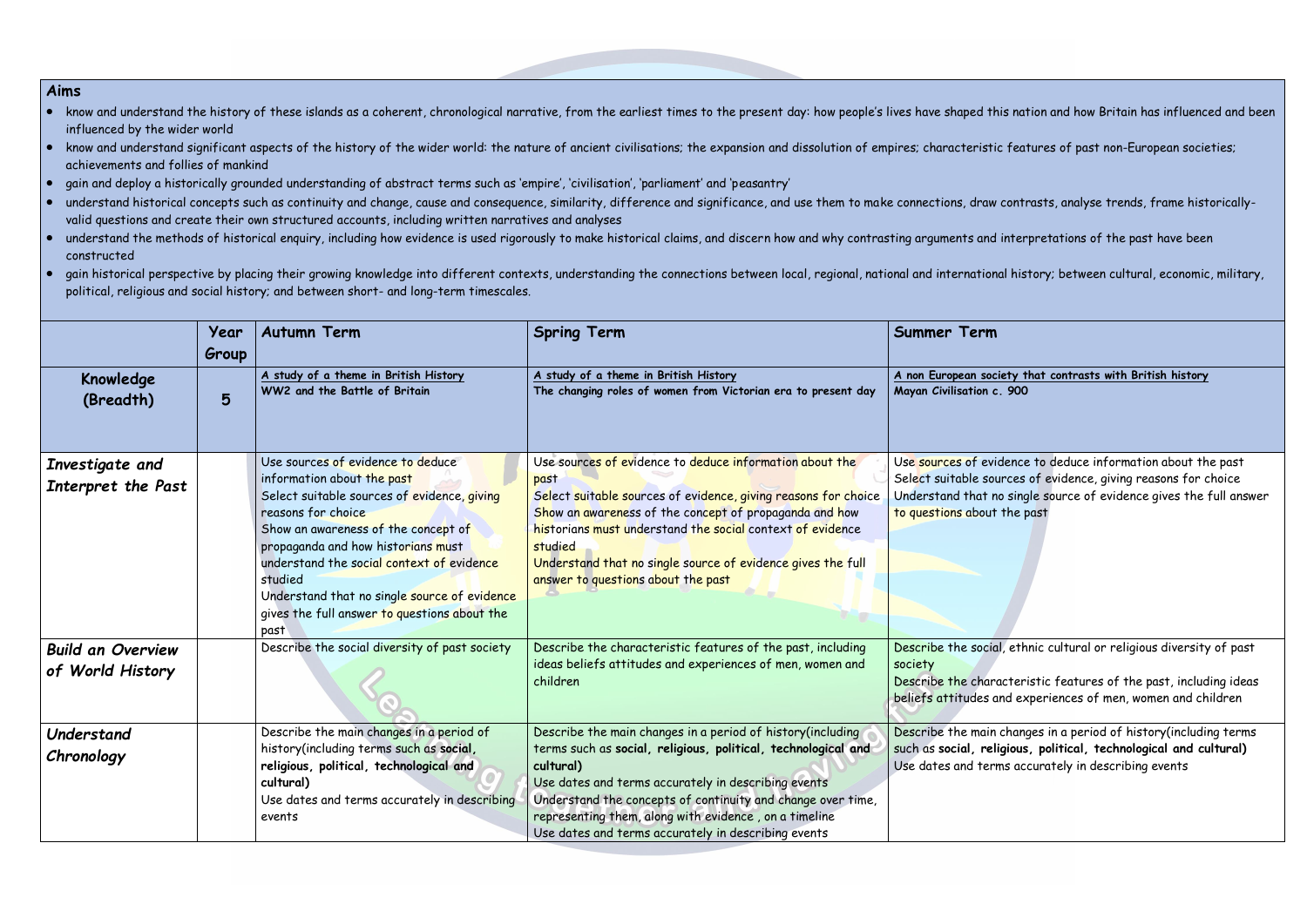| Communicate<br>Historically | Use appropriate historical vocabulary to<br>communicate<br>Dates<br>Time period<br>Era<br>Chronology<br>Change<br>Use original ways to present information<br>and ideas | Use appropriate historical vocabulary to communicate<br>Dates<br>Time period<br>Era<br>Chronology<br>Continuity<br>Change<br>decade<br>Use original ways to present information and ideas<br>Restaung together and having | Use appropriate<br>Dates<br>Time period<br>Era<br>Chronology<br>Continuity<br>Change<br>Decade<br>legacy<br>Use original way<br>ESS |
|-----------------------------|-------------------------------------------------------------------------------------------------------------------------------------------------------------------------|---------------------------------------------------------------------------------------------------------------------------------------------------------------------------------------------------------------------------|-------------------------------------------------------------------------------------------------------------------------------------|
|-----------------------------|-------------------------------------------------------------------------------------------------------------------------------------------------------------------------|---------------------------------------------------------------------------------------------------------------------------------------------------------------------------------------------------------------------------|-------------------------------------------------------------------------------------------------------------------------------------|

## thistorical vocabulary to communicate

 $\dot{}$  to present information and ideas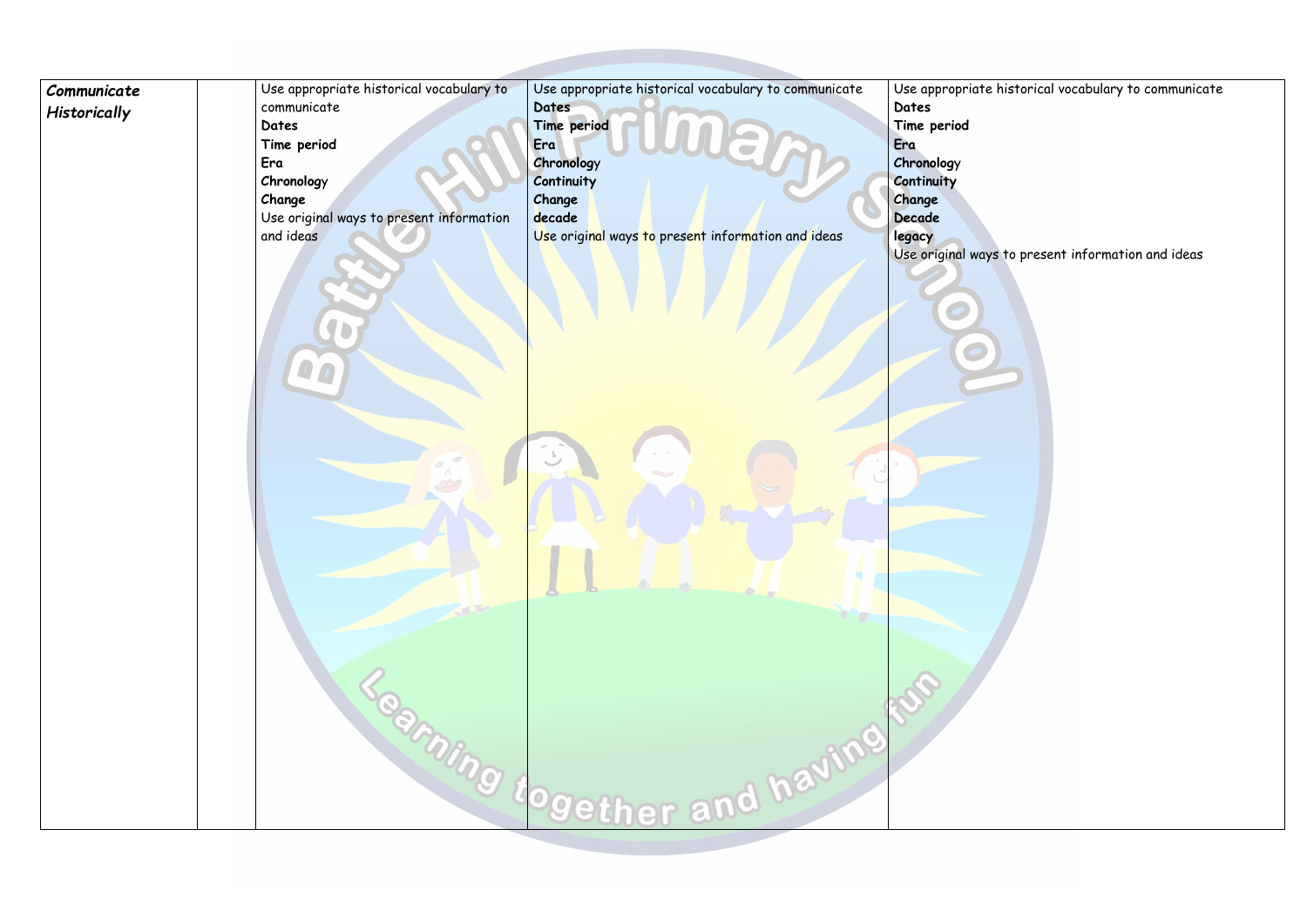- know and understand the history of these islands as a coherent, chronological narrative, from the earliest times to the present day: how people's lives have shaped this nation and how Britain has influenced and been influenced by the wider world
- know and understand significant aspects of the history of the wider world: the nature of ancient civilisations; the expansion and dissolution of empires; characteristic features of past non-European societies; achievements and follies of mankind
- gain and deploy a historically grounded understanding of abstract terms such as 'empire', 'civilisation', 'parliament' and 'peasantry'
- understand historical concepts such as continuity and change, cause and consequence, similarity, difference and significance, and use them to make connections, draw contrasts, analyse trends, frame historicallyvalid questions and create their own structured accounts, including written narratives and analyses
- understand the methods of historical enquiry, including how evidence is used rigorously to make historical claims, and discern how and why contrasting arguments and interpretations of the past have been constructed
- gain historical perspective by placing their growing knowledge into different contexts, understanding the connections between local, regional, national and international history; between cultural, economic, military, political, religious and social history; and between short- and long-term timescales.

**The Hartley Pit Disaster**

evidence to deduce information about the past sources of evidence, giving reasons for choice at no single source of evidence gives the full tions about the past

| Knowledge<br>(Breadth)                | Year<br>Group<br>6 | <b>Autumn Term</b><br>Study an aspect or theme in British history<br>that extends pupils chronological knowledge<br>beyond 1066<br>Was Guy Fawkes framed?                                                                                                                                                                                                                                                                                                                                                                                                       | <b>Spring Term</b><br>Ancient Greece - a study of Greek life and achievements and<br>their influence on the western world                                                                                                                                                                                                                                                                 | <b>Summer Term</b><br>A local history stud<br>The Hartley Pit Dis                    |
|---------------------------------------|--------------------|-----------------------------------------------------------------------------------------------------------------------------------------------------------------------------------------------------------------------------------------------------------------------------------------------------------------------------------------------------------------------------------------------------------------------------------------------------------------------------------------------------------------------------------------------------------------|-------------------------------------------------------------------------------------------------------------------------------------------------------------------------------------------------------------------------------------------------------------------------------------------------------------------------------------------------------------------------------------------|--------------------------------------------------------------------------------------|
| Investigate and<br>Interpret the Past |                    | Use sources of evidence to deduce<br>information about the past<br>Select suitable sources of evidence, giving<br>reasons for choices<br>Use sources of information to form<br>testable hypothesis about the past<br>Seek out and analyse a wide range of<br>evidence in order to justify claims about<br>the past<br>Show an awareness of the concept of<br>propaganda and how historians must<br>understand the social context of evidence<br>studied<br>Understand that no single source of<br>evidence gives the full answer to<br>questions about the past | Use sources of evidence to deduce information about<br>the past<br>Select suitable sources of evidence, giving reasons for<br>choice<br>Show an awareness of the concept of propaganda and<br>how historians must understand the social context of<br>evidence studied<br>Understand that no single source of evidence gives the<br>full answer to questions about the past<br>and having | Use sources of e<br>Select suitable s<br><b>Understand that</b><br>answer to questio |

udy.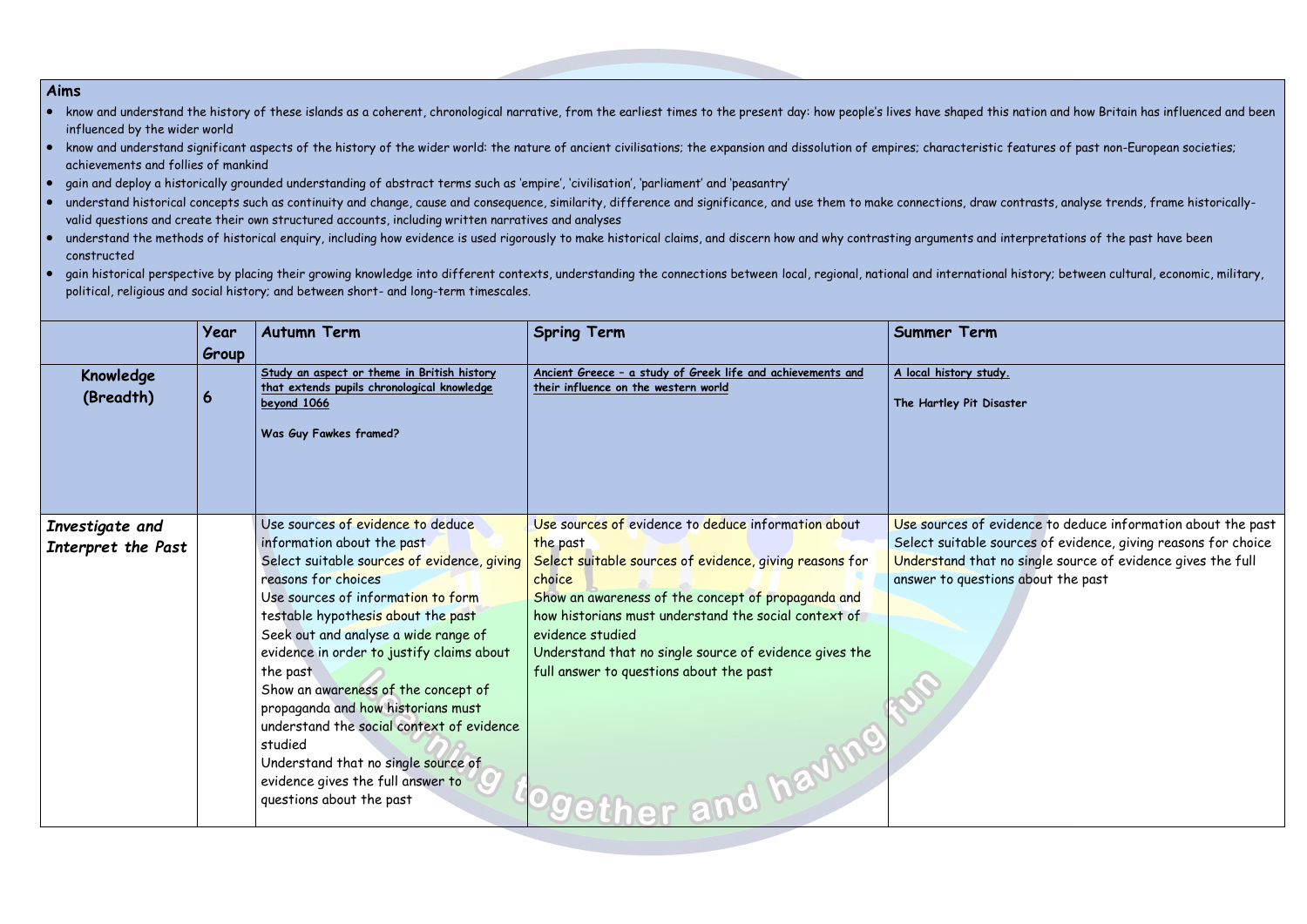| <b>Build an Overview</b> | Describe the social, ethnic cultural or     | Describe the social, ethnic cultural or religious diversity                                       | Describe the ch                 |
|--------------------------|---------------------------------------------|---------------------------------------------------------------------------------------------------|---------------------------------|
|                          | religious diversity of past society         | of past society                                                                                   | ideas beliefs at                |
| of World History         | Describe the characteristic features of     | Describe the characteristic features of the past,                                                 | children                        |
|                          | the past, including ideas beliefs attitudes | including ideas beliefs attitudes and experiences of                                              |                                 |
|                          | and experiences of men, women and           | men, women and children                                                                           |                                 |
|                          | children                                    |                                                                                                   |                                 |
| Understand               | Describe the main changes in a period of    | Describe the main changes in a period of                                                          | Describe the me                 |
| Chronology               | history(including terms such as social,     | history(including terms such as social, religious,                                                | terms such as s                 |
|                          | religious, political, technological and     | political, technological and cultural)                                                            | cultural)                       |
|                          | cultural)                                   | Use dates and terms accurately in describing events                                               | Use dates and t                 |
|                          | Use dates and terms accurately in           | Understand the concepts of continuity and change over                                             | Understand the                  |
|                          | describing events                           | time, representing them, along with evidence, on a                                                | representing th                 |
|                          | Understand the concepts of continuity       | timeline                                                                                          | Use dates and t                 |
|                          | and change over time, representing them,    | Use dates and terms accurately in describing events                                               |                                 |
|                          | along with evidence, on a timeline          |                                                                                                   |                                 |
|                          | Use dates and terms accurately in           |                                                                                                   |                                 |
|                          | describing events                           |                                                                                                   |                                 |
| Communicate              | Use appropriate historical vocabulary to    | Use appropriate historical vocabulary to communicate                                              | Use appropriate                 |
| Historically             | communicate                                 | <b>Dates</b>                                                                                      | Dates                           |
|                          | Dates                                       | Time period                                                                                       | Time period                     |
|                          | Time period                                 | Era                                                                                               | Era                             |
|                          | Era                                         | Chronology                                                                                        | Chronology                      |
|                          | Chronology                                  | <b>Continuity</b>                                                                                 | Continuity                      |
|                          | Continuity                                  | Change                                                                                            | Change                          |
|                          | Change                                      | Century                                                                                           | <b>Century</b><br><b>Decade</b> |
|                          | Century<br>Decade                           | Legacy                                                                                            |                                 |
|                          | Legacy                                      | Use literacy, numeracy and computing skills to an<br>exceptional standard in order to communicate | Legacy<br>Use literacy, nu      |
|                          | Use literacy, skills to an exceptional      | information about the past                                                                        | standard in ord                 |
|                          | standard in order to communicate            | Use original ways to present information and ideas                                                | Use original way                |
|                          | information about the past                  |                                                                                                   |                                 |
|                          | Use original ways to present information    |                                                                                                   |                                 |
|                          | and ideas                                   |                                                                                                   |                                 |
|                          |                                             |                                                                                                   |                                 |

**Broing together and having** 

haracteristic features of the past, including ttitudes and experiences of men, women and

nain changes in a period of history(including social, religious, political, technological and

terms accurately in describing events concepts of continuity and change over time, rem, along with evidence , on a timeline terms accurately in describing events

e historical vocabulary to communicate

umeracy and computing skills to an exceptional ler to communicate information about the past ys to present information and ideas